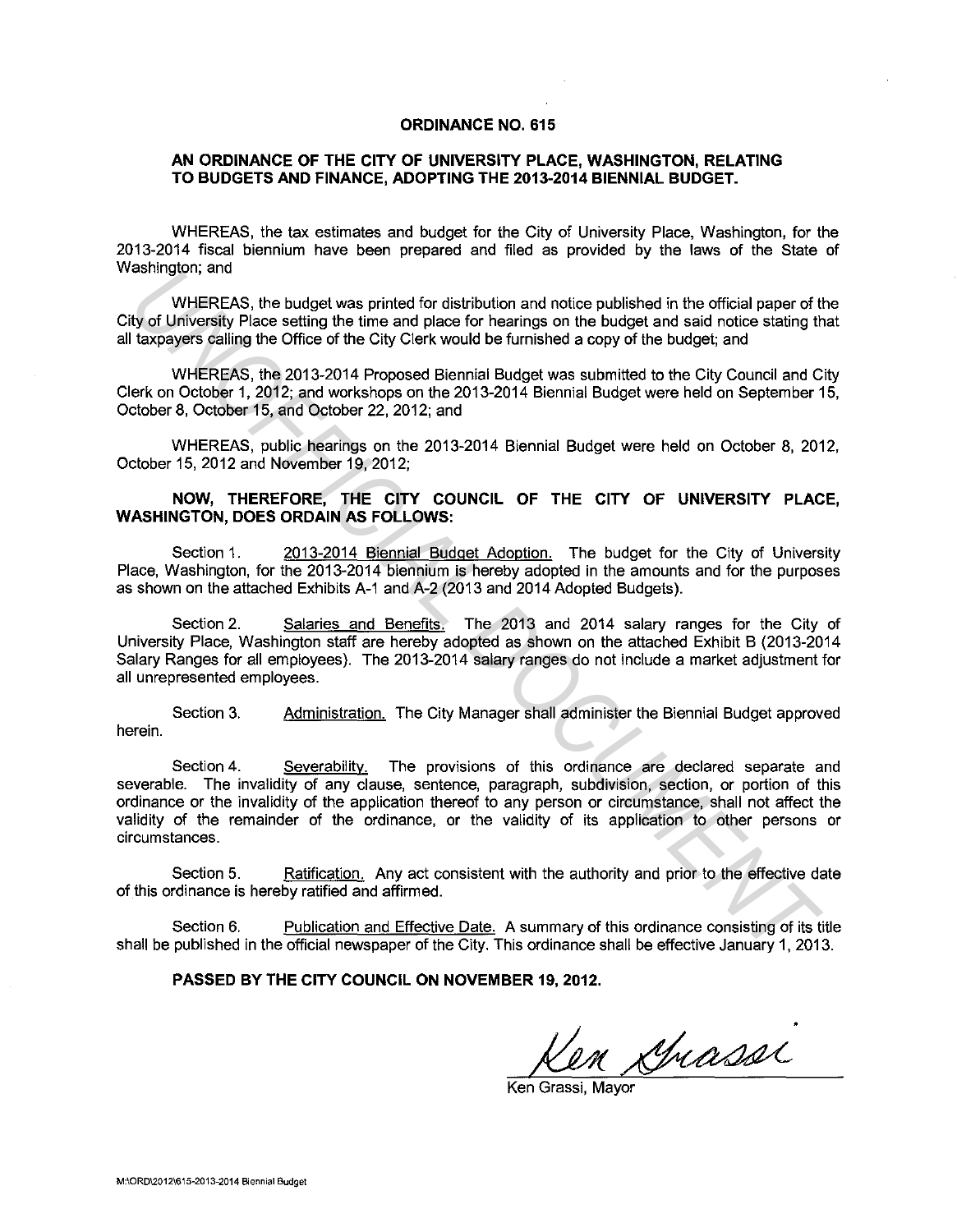**ATTEST:** 

m a Enelta Genetia, City Clerk

•

## **APPROVED AS TO FORM:**

**Eve Vice (Exp Allowrey**<br>
New York District 11212112<br>
Cocume Date: Win2612<br>
Cocument Date: Win261212<br>
Cocument Date: Windows

Date of Publication: 11/21/12 Effective Date: 11 /26/12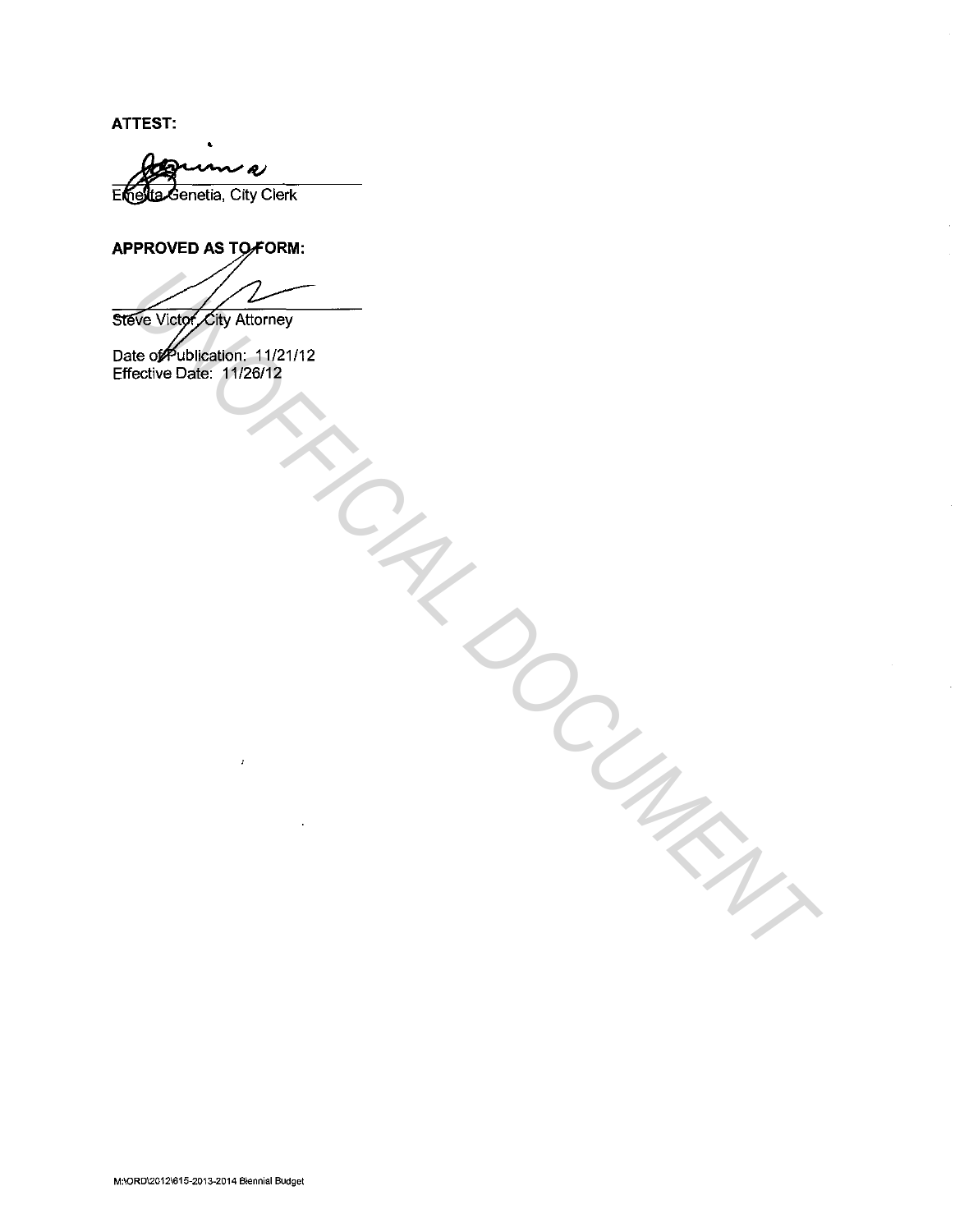### EXHIBIT A-1 CITY OF UNIVERSITY PLACE 2013 ADOPTED BUDGET

| <b>FUND</b><br>Arterial Street<br><b>Real Estate Excise Tax</b><br>Parks and Recreation<br>Traffic Impact Fees<br>Development Services<br>Police/Public Safety | \$<br>\$<br>\$<br>S<br>\$<br>\$<br>\$                                                                                                                                                          | Proposed<br>9,896,054<br>1,038,005<br>217,476<br>416,255<br>1,042,457<br>830,276 | \$                                         | <b>Proposed</b><br>8,845,830<br>1,038,005<br>208,075<br>397,190 | <b>Balance</b><br>\$<br>1,050,224<br>9.401 |  |  |  |
|----------------------------------------------------------------------------------------------------------------------------------------------------------------|------------------------------------------------------------------------------------------------------------------------------------------------------------------------------------------------|----------------------------------------------------------------------------------|--------------------------------------------|-----------------------------------------------------------------|--------------------------------------------|--|--|--|
|                                                                                                                                                                |                                                                                                                                                                                                |                                                                                  |                                            |                                                                 |                                            |  |  |  |
|                                                                                                                                                                |                                                                                                                                                                                                |                                                                                  |                                            |                                                                 |                                            |  |  |  |
|                                                                                                                                                                |                                                                                                                                                                                                |                                                                                  |                                            |                                                                 |                                            |  |  |  |
|                                                                                                                                                                |                                                                                                                                                                                                |                                                                                  |                                            |                                                                 |                                            |  |  |  |
|                                                                                                                                                                |                                                                                                                                                                                                |                                                                                  |                                            |                                                                 |                                            |  |  |  |
|                                                                                                                                                                |                                                                                                                                                                                                |                                                                                  |                                            |                                                                 |                                            |  |  |  |
|                                                                                                                                                                |                                                                                                                                                                                                |                                                                                  |                                            |                                                                 |                                            |  |  |  |
|                                                                                                                                                                |                                                                                                                                                                                                |                                                                                  |                                            |                                                                 | 19,065                                     |  |  |  |
|                                                                                                                                                                |                                                                                                                                                                                                |                                                                                  |                                            | 1,042,457                                                       |                                            |  |  |  |
|                                                                                                                                                                |                                                                                                                                                                                                |                                                                                  |                                            |                                                                 | 830,276                                    |  |  |  |
|                                                                                                                                                                |                                                                                                                                                                                                | 1,078,194                                                                        |                                            | 1,078,194                                                       |                                            |  |  |  |
|                                                                                                                                                                | S                                                                                                                                                                                              | 2,219,298                                                                        |                                            | 2,219,298                                                       |                                            |  |  |  |
|                                                                                                                                                                | \$                                                                                                                                                                                             | 4,466,168                                                                        |                                            | 4,424,733                                                       | 41 435                                     |  |  |  |
|                                                                                                                                                                | \$                                                                                                                                                                                             | 6,448                                                                            |                                            | 3,409                                                           | 3,039                                      |  |  |  |
| Surface Water Mgmt                                                                                                                                             | S                                                                                                                                                                                              | 6,514,107                                                                        |                                            | 3,806,385                                                       | 2,707,722                                  |  |  |  |
| Strategic Reserve                                                                                                                                              | \$                                                                                                                                                                                             | 856,934                                                                          |                                            |                                                                 | 856,934                                    |  |  |  |
| <b>Sub-total Special Revenue</b>                                                                                                                               |                                                                                                                                                                                                | 18,685,618                                                                       |                                            | 14,217,746                                                      | 4,467,872                                  |  |  |  |
|                                                                                                                                                                |                                                                                                                                                                                                |                                                                                  |                                            |                                                                 |                                            |  |  |  |
| 201<br>Debt Service                                                                                                                                            |                                                                                                                                                                                                | 3,654,658                                                                        |                                            | 3,654,658                                                       |                                            |  |  |  |
| <b>Sub-total Debt Service Funds</b>                                                                                                                            | S                                                                                                                                                                                              | 3,654,658                                                                        |                                            | 3,654,658                                                       |                                            |  |  |  |
| <b>Total Operating</b>                                                                                                                                         | S.                                                                                                                                                                                             | 32,236,330                                                                       | Ś.                                         | 26,718,234                                                      | 5,518,096<br>S                             |  |  |  |
|                                                                                                                                                                |                                                                                                                                                                                                |                                                                                  |                                            |                                                                 |                                            |  |  |  |
|                                                                                                                                                                |                                                                                                                                                                                                |                                                                                  |                                            |                                                                 |                                            |  |  |  |
|                                                                                                                                                                | \$                                                                                                                                                                                             | 364,900                                                                          |                                            | 364,900                                                         |                                            |  |  |  |
| Public Works CIP                                                                                                                                               | \$                                                                                                                                                                                             | 8,841,159                                                                        |                                            | 8,841,159                                                       |                                            |  |  |  |
| Municipal Facilities CIP                                                                                                                                       | \$                                                                                                                                                                                             |                                                                                  |                                            |                                                                 |                                            |  |  |  |
| Sub-total CIP                                                                                                                                                  |                                                                                                                                                                                                | 9,206,059                                                                        |                                            | 9,206,059                                                       |                                            |  |  |  |
|                                                                                                                                                                |                                                                                                                                                                                                |                                                                                  |                                            |                                                                 |                                            |  |  |  |
|                                                                                                                                                                |                                                                                                                                                                                                |                                                                                  |                                            |                                                                 | 1,949                                      |  |  |  |
|                                                                                                                                                                |                                                                                                                                                                                                |                                                                                  |                                            |                                                                 | 737                                        |  |  |  |
|                                                                                                                                                                |                                                                                                                                                                                                |                                                                                  |                                            |                                                                 |                                            |  |  |  |
| Sub-total Internal Service                                                                                                                                     | \$                                                                                                                                                                                             |                                                                                  |                                            |                                                                 | 2,686                                      |  |  |  |
|                                                                                                                                                                |                                                                                                                                                                                                |                                                                                  |                                            |                                                                 |                                            |  |  |  |
|                                                                                                                                                                |                                                                                                                                                                                                |                                                                                  |                                            |                                                                 |                                            |  |  |  |
|                                                                                                                                                                |                                                                                                                                                                                                |                                                                                  |                                            |                                                                 |                                            |  |  |  |
|                                                                                                                                                                |                                                                                                                                                                                                |                                                                                  |                                            |                                                                 |                                            |  |  |  |
| <b>Total Budget</b>                                                                                                                                            | S.                                                                                                                                                                                             | 43,115,615                                                                       | Š.                                         | 37,594,833                                                      | 5,520,782<br>S.                            |  |  |  |
|                                                                                                                                                                |                                                                                                                                                                                                |                                                                                  |                                            |                                                                 |                                            |  |  |  |
|                                                                                                                                                                |                                                                                                                                                                                                |                                                                                  |                                            |                                                                 |                                            |  |  |  |
|                                                                                                                                                                |                                                                                                                                                                                                |                                                                                  |                                            |                                                                 |                                            |  |  |  |
|                                                                                                                                                                | Fleet & Equipment<br>Information Technology & Services<br>Risk Management<br><b>Non-Annually Budgeted</b><br>Donations and Gifts to University Place<br><b>Sub-total Non-Annually Budgeted</b> | \$<br>\$<br>\$<br>S<br>\$<br>\$<br>\$                                            | 756,510<br>751,466<br>165,250<br>1,673,226 |                                                                 | 754,561<br>750,729<br>165,250<br>1,670,540 |  |  |  |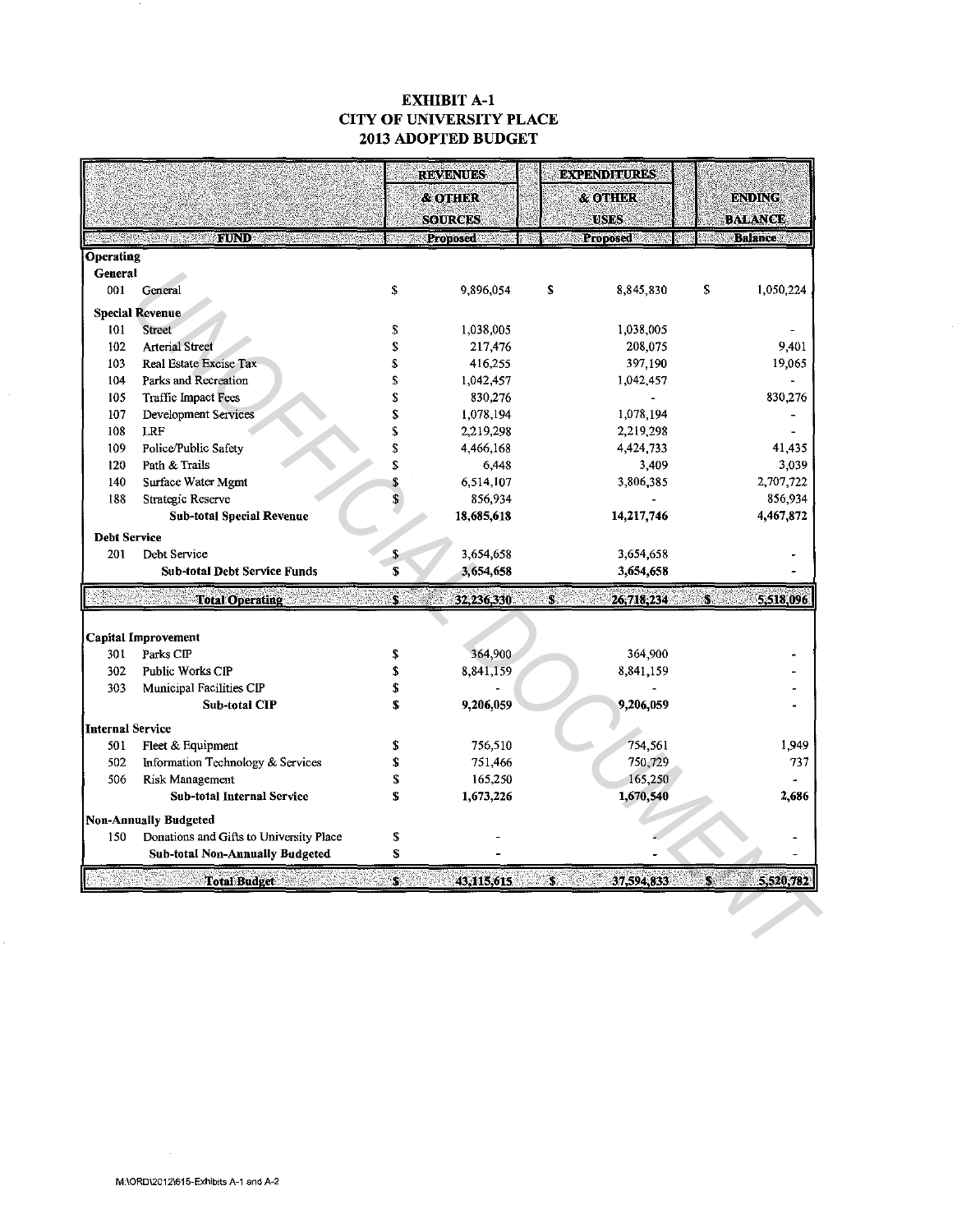### EXHIBIT A-2 CITY OF UNIVERSITY PLACE 2014 ADOPTED BUDGET

|                         |                                                             |          | <b>REVENUES</b><br><b>&amp; OTHER</b><br><b>SOURCES</b> |                 | <b>EXPENDITURES</b><br><b>&amp; OTHER</b><br><b>USES</b> | <b>ENDING</b><br><b>BALANCE</b> |  |
|-------------------------|-------------------------------------------------------------|----------|---------------------------------------------------------|-----------------|----------------------------------------------------------|---------------------------------|--|
|                         | FUND                                                        |          | Proposed                                                | <b>Proposed</b> |                                                          | <b>Balance</b>                  |  |
| Operating               |                                                             |          |                                                         |                 |                                                          |                                 |  |
| General                 |                                                             |          |                                                         |                 |                                                          |                                 |  |
| 001                     | General                                                     | S        | 10,010,272                                              | \$              | 9,116,118                                                | 894,154                         |  |
|                         | <b>Special Revenue</b>                                      |          |                                                         |                 |                                                          |                                 |  |
| 101                     | Street                                                      | \$       | 1,068,858                                               |                 | 1,068,858                                                |                                 |  |
| 102                     | <b>Arterial Street</b>                                      | S        | 217,401                                                 |                 | 217,401                                                  |                                 |  |
| 103                     | Real Estate Excise Tax                                      | \$       | 399,065                                                 |                 | 377,235                                                  | 21,830                          |  |
| 104                     | Parks and Recreation                                        | \$       | 1,037,817                                               |                 | 1,037,817                                                |                                 |  |
| 105                     | Traffic Impact Fees                                         | \$       | 947,588                                                 |                 |                                                          | 947,588                         |  |
| 107                     | Development Services                                        | \$       | 1,053,850                                               |                 | 1,053,850                                                |                                 |  |
| 108                     | <b>LRF</b>                                                  | \$       | 400,000                                                 |                 | 400,000                                                  |                                 |  |
| 109                     | Police/Public Safety                                        | \$       | 4,568,540                                               |                 | 4,510,753                                                | 57.787                          |  |
| 120                     | Path & Trails                                               | \$       | 6,336                                                   |                 | 3,773                                                    | 2,563                           |  |
| 140                     | Surface Water Mgmt                                          | \$       | 5,516,802                                               |                 | 2,362,106                                                | 3,154,696                       |  |
| 188                     | Strategic Reserve                                           | \$       | 856,934                                                 |                 |                                                          | 856,934                         |  |
|                         | Sub-total Special Revenue                                   |          | 16,073,191                                              |                 | 11,031,793                                               | 5,041,398                       |  |
| <b>Debt Service</b>     |                                                             |          |                                                         |                 |                                                          |                                 |  |
| 201                     | Debt Service                                                | \$       | 4,026,103                                               |                 | 4,026,103                                                |                                 |  |
|                         | Sub-total Debt Service Funds                                | S        | 4,026,103                                               |                 | 4,026,103                                                |                                 |  |
|                         | <b>Total Operating</b>                                      | S.       | 30,109,566                                              | $\mathbf{s}$    | 24,174,014                                               | $\sim$<br>5,935,552             |  |
|                         | <b>Capital Improvement</b>                                  |          |                                                         |                 |                                                          |                                 |  |
| 301                     | Parks CIP                                                   | \$       | 39,573                                                  |                 | 39,573                                                   |                                 |  |
| 302                     | Public Works CIP                                            | S        | 2,792,470                                               |                 | 2,792,470                                                |                                 |  |
| 303                     | Municipal Facilities CIP                                    | \$       |                                                         |                 |                                                          |                                 |  |
|                         | Sub-total CIP                                               | \$       | 2,832,043                                               |                 | 2,832,043                                                |                                 |  |
|                         |                                                             |          |                                                         |                 |                                                          |                                 |  |
| <b>Internal Service</b> |                                                             |          |                                                         |                 | 252,361                                                  | 1,949                           |  |
| 501<br>502              | Fleet & Equipment                                           | \$<br>\$ | 254,310                                                 |                 | 643,933                                                  | 737                             |  |
| 506                     | Information Technology & Services                           | \$       | 644,670<br>173,700                                      |                 | 173,700                                                  |                                 |  |
|                         | <b>Risk Management</b><br><b>Sub-total Internal Service</b> | \$       |                                                         |                 | 1,069,994                                                | 2,686                           |  |
|                         |                                                             |          | 1,072,680                                               |                 |                                                          |                                 |  |
|                         | <b>Non-Annually Budgeted</b>                                |          |                                                         |                 |                                                          |                                 |  |
| 150                     | Donations and Gifts to University Place                     | \$       |                                                         |                 |                                                          |                                 |  |
|                         | <b>Sub-total Non-Annually Budgeted</b>                      | \$       |                                                         |                 |                                                          |                                 |  |
|                         | <b>Total Budget</b>                                         | S.       | 34,014,289                                              | $\mathbf{S}$    | 28,076,051                                               | $\mathbf{S}$<br>5,938,238       |  |
|                         |                                                             |          |                                                         |                 |                                                          |                                 |  |